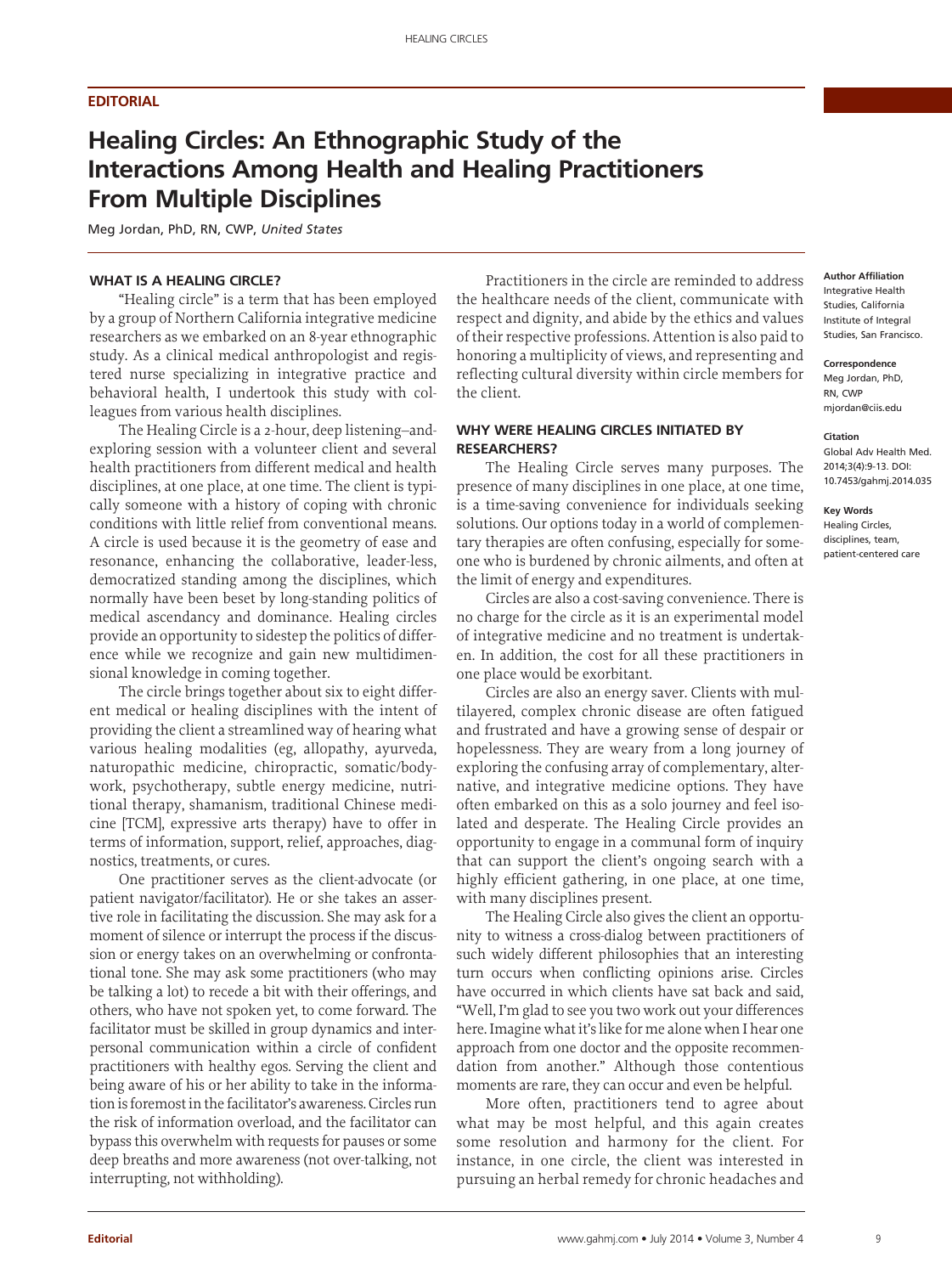neck pain, and the herbalist said that he didn't think his approach would be as worthwhile for neck aches as the chiropractor's body-manipulation approach. The client was surprised at the way the herbalist conceded to another approach and felt grateful that she was going to save herself some time, money, and effort. As such, circles are a groundfloor experiment in collaborative practice and communication among interprofessional practitioners.

In more than a decade of recording the interactions in multidisciplinary circles, I've found that a sort of "Rosetta Stone" began to be revealed in the way various disciplines viewed certain chronic conditions. The Rosetta Stone was remarkable in the way three scripts (Ancient Egyptian hieroglyphs, Demotic scripts, and Ancient Greek) were carved into the stone, telling the same story. Created in 196 BC in Egypt, it provided the first clue to the modern understanding of Egyptian hieroglyphs in 1799 when it was discovered.<sup>1</sup>

In Healing Circles, sometimes the TCM doctor states the client may have a "yin deficiency" just as the Ayurveda practitioner talks about a "dominant kapha," and at the same time, the naturopathic medicine physician suspects a mitochondrial dysfunction. As these remarks start to converge, they point to a recognition of areas in which there may be agreement about the underlying processes that led to poor health in the first place (what the functional medicine matrix would consider environmental inputs acting on genetic predisposition), even when a discipline's language, ontology, and epistemology varies widely. The converged territories hint at certain dynamics (flow, blockage, excess) that the various healing disciplines may have in common but treat with different tools (drugs, surgery, herbs, diet, biomechanical manipulation).

#### **Quality of Presence**

One of the most important aspects of the Healing Circle is the quality of presence and active listening by the practitioners. Empathetic, non-judgmental, client-centered listening is the hallmark of the Healing Circle process. The facilitator generally guides the process along, gives effective feedback

#### **Invitation to Practitioners**

Dear

Because of your experience in [discipline], you are invited to take part in a sort of multidisciplinary grand rounds, with a client (patient) present, known as the Healing Circle. This circle is for educational purposes only; no fees are charged. Confidentiality of the client's records is maintained by each of the practitioners and by all silent witnesses in a larger "fishbowl" circle. Informed consent forms will be signed beforehand, and ground agreements (below) for circle communications will be secured.

Follow-up with the client will be done by the facilitator, and a client-centered Action Plan is one output of the circle.

Thanks for letting me know as soon as possible if you can participate, and I will forward you guidelines.

# **Ground agreements are simple:**

Stick to your discipline. If you find yourself excited by the conversation and you're anxious to contribute what you know about another practitioner's discipline, do your best to let the moment pass without interrupting. Highly educated doctors and practitioners have had to pass the test of being the best and brightest in the classroom in their field, and the urge to speak up with the right answer, revealing your knowledge, is almost irrepressible. Take a breath instead, and let the practitioner within that discipline represent his or her knowledge and lineage.

Practice conscious group talk. Measure your words, and be succinct with your offering. NO long-winded stories of how you know what you know—you're already respected for your knowledge. Share with eye toward economy. Let the gestalt of group discussion flow with a natural equanimity, not overtalking, not holding back. You will be guided by the facilitator in this regard.

Bring your skills in interpersonal counseling to the fore. Whether you learned it or not, now in the circle is the time to practice it. Practice instead deep listening, attentive to body language, non-verbal cues, respect.

Practice a respectful stance toward the other disciplines. It's okay to disagree, do so with respect and dignity. We are mapping out new terrain and showing the patient/client where differences lie in our approaches. Normally, a client goes from practitioner to practitioner, gathering these conflicting statements on their own, with no open forum in which they can play out and be wrestled with by the practitioners themselves. The client gets to sit back and either watch practitioners work out their differences or continue to kick around, protecting turf.

Practice consensus building. Explore whether or not you can come to an agreement by the close of the circle on which is the most expedient, most effective, most urgent path(s) for the client to explore. The client is here to tell his or her story, and now you have the obligation of laying out a harmonized path for him/her to consider.

Confidentiality is maintained by the practitioners and by all the silent witnesses in a larger "fishbowl" circle. Informed consent forms are signed by the client, and ground agreements are secured by all in attendance.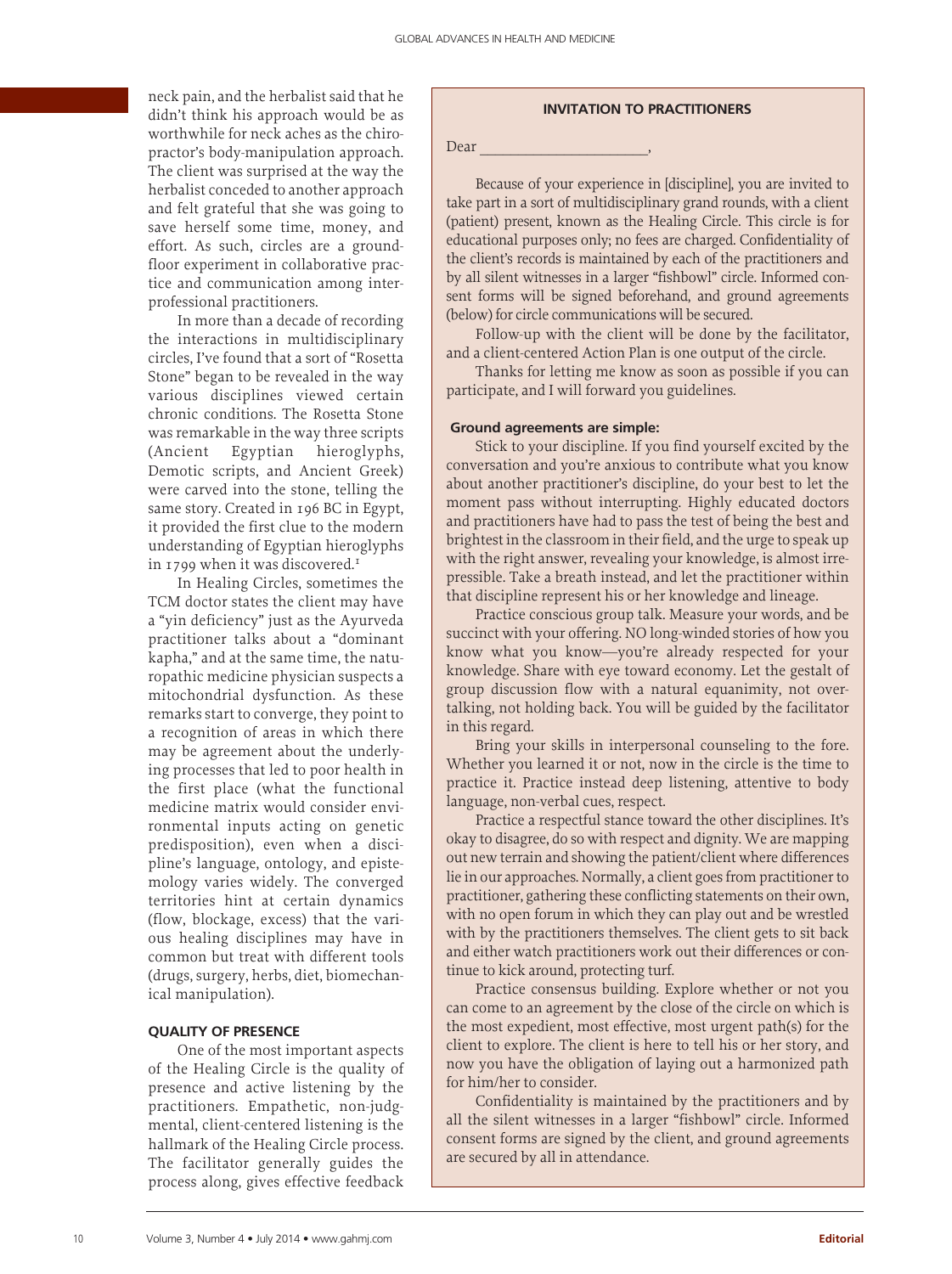when needed, and later with the client, co-creates a plan of action. The entire two-and-a-half–hour session is recorded, and the client is given a CD copy. The facilitator makes an appointment within 3 days and reviews any questions the client has and then delves into a conversation that serves both to debrief the session and to develop the action plan.

The plan consists of the client's desires about whom (which practitioners) they would like to see or work with, in what order, and when. It is completely up to the client to make those appointments, but the facilitator ensures the client has the contact information. Sometimes the client wants to see someone else in a certain discipline, and the facilitator gets referrals from the appropriate practitioner. Next, the facilitator makes follow-up phone calls at agreed-upon times, usually at 6 months and 1 year.

# **What do the Circles accomplish in terms of health outcomes?**

The ongoing ethnographic study chronicled selfreported breakthroughs in the clients' understanding of causal factors in more than half of the circles  $(n=54)$ .<sup>2</sup> Having more clarity regarding triggers or causes does not always translate into a cure or resolution, however. Clients often gained an altered self-concept that proved useful as they embarked on some of the suggestions from practitioners. Future research could explore whether this was a measurable gain in self-efficacy.

A third of the circles involved a client who expressed a great deal of emotional or mental relief from carrying the burden of chronic disease. They said the Circles gave them new insight into the way they define or hold onto their own disease process. Others were content that they that they could finally make sense of or fashion some sort of meaning out of their long suffering. Whether or not that understanding or newly discovered meaning led to a change in health behavior is undetermined. A small number of clients were able to follow through with specific health recommendations and reported a resolution of their symptoms, and in even fewer cases, there were reports of spontaneous remission within a few weeks.

For the most part, the Healing Circles serve the purpose of providing a caring, sincere gathering of practitioners who can share insights and information with a client in need. The singular act of deep listening and support is often enough. It may even have a placebo effect as it is a rare thing for someone to hold the gaze of so many caring practitioners at one setting. By the time someone has accrued years of telling their story—a long, sad, entrenched tale dealing with chronic problems or disability—they often have a social relationship with their ailment that goes beyond the physical. This is not to say that the health disorders or ailments are merely psychological, but rather that there are social conditions (compensatory actions by partners, friends, spouses, family members, work relationships) that have crept around the clients and their

illnesses in unintended ways, buttressing and concretizing their health problems. Psychologists in the Circle are often the ones to point out the secondary gains and attachments people with chronic conditions can sometimes have developed over the years.

Circle practitioners originally gathered out of curiosity to see if this integrative circle could crack open their most challenging cases. They wondered what another discipline would do for one of these challenging patients. Clinical practice is too often an isolated endeavor, even in so-called integrative practices. It became apparent after a few years of the ongoing ethnographic study that maybe we practitioners gather in Circle because we want to break out of the isolation of solo practices. Healing Circles also allow practitioners to experience freedom from the oppressive regulation and paperwork and jumping through hoops required for professionals of various disciplines to work together—the barriers of credentialing, licensure, reimbursement, and competition are eclipsed with this experimental, non-paid model.

In getting together once a month on a Friday from 4:00 to 6:00 pm, they we were willing to risk sitting together to find out what another would do with a particularly challenging patient or client. The ability to remove those arbitrary barriers that respective disciplines tend to reinforce is ultimately liberating. We get to explore the intricate inner workings of the human body, psyche, emotions, and spirit together, for the good of all. We get to experience a new bio-psychosociocultural-spiritual model for health and healing an integral one. As one practitioner said, "It feels good to say to heck with the paperwork."

One more advantage to a healing circle involves a much overlooked need for transparency and comparative effectiveness. Fewer than 25% of patients report that they are exploring alternative or complementary modalities to their physicians. They report failing to do so out of fear of being scolded, humiliated, or told to discontinue its use. In most circles, an MD or two is present, and he or she has the advantage of hearing how patients interact with different disciplines and get to witness the caring support and rationale for seeking a complementary therapy.

But in some cases, the practitioners (usually the MDs) are further disinclined to approve an alternative therapy. They've come, they've listened, and they disbelieve even more that the modality has any value, feeling that it's nothing more than a waste of time and money for their patient. At this point, a vocal disagreement breaks out in the circle with discounting, dismissive comments. Facilitators must intercede and restore respectful communication.

 When the Healing Circle is working satisfactorily, the client has the benefit of taking part in a frank discussion among practitioners, sifting through options, and receiving caring guidance and support. When the Circles are working at their best, there is an emergent quality, a presence of deep nurturance and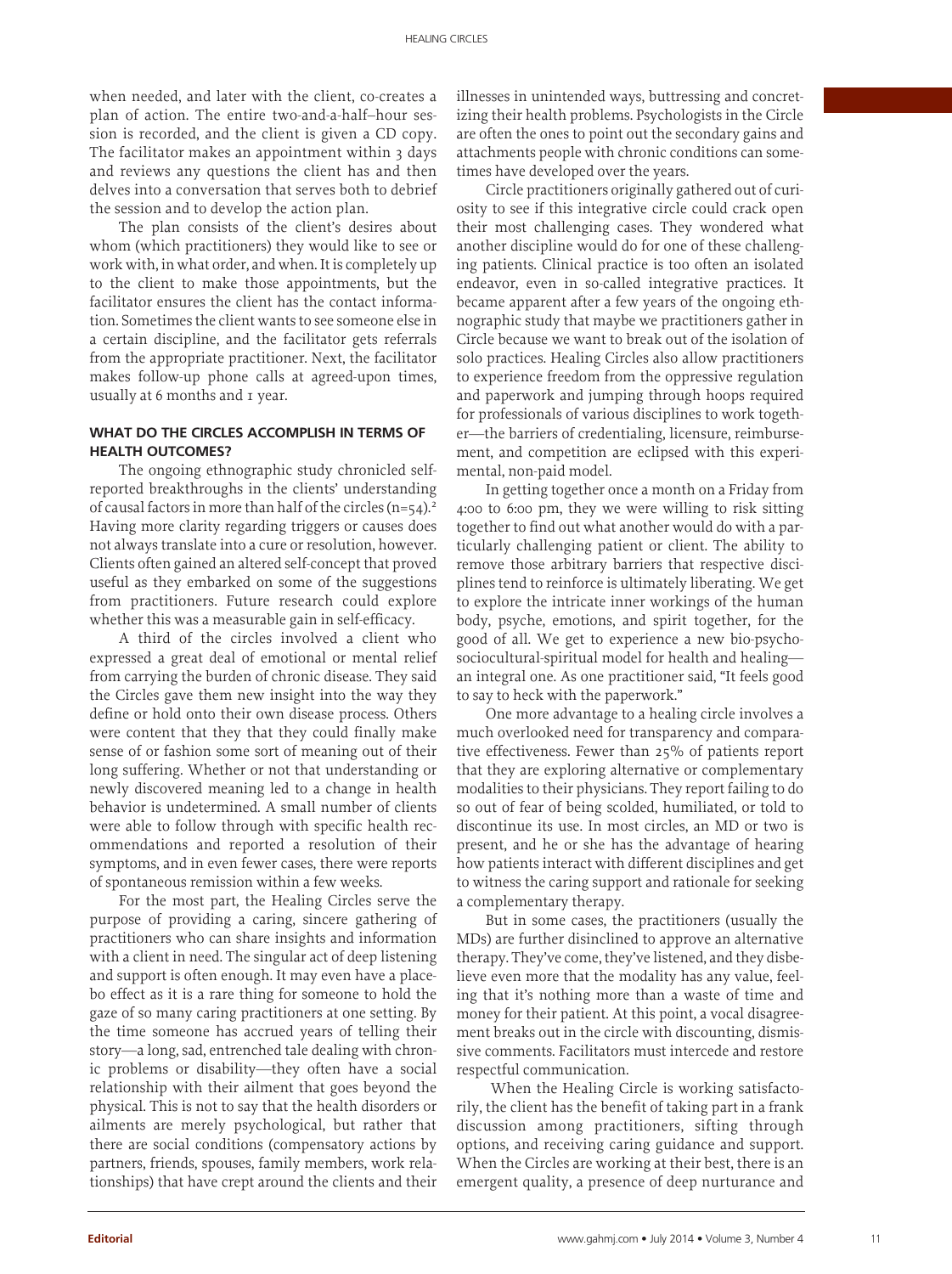healing that arises from the collective regard of practitioners who seek to remove old barriers and learn from each other and be honest about what may be the best approach for the problems at hand. It is crucial for the practitioners to express gratitude to the client at the end of the circle, for it is the client who has generously shared his story, a complex, emotionallywrought medical narrative, as an educational device for the benefit of the practitioners. When the client does this in a "fishbowl" for educational purposes of graduate students (an outer circle of silent listeners), the educational benefit is truly significant.

### **DE-LABELING**

From a medical anthropology viewpoint, the Healing Circle allows us to explore the links between health and identity. That link is fastened to labeling theory and the management of identities wrapped in chronic disease. ("I am a diabetic. I am an arthritis sufferer.") We are what we have been labeled by the authorities. This happens in every culture where there is an allegiance to a particular type of medicine, whether it is the traditional healing systems of Ayurveda in India or African shaking medicine among the Han in the Kalahari. Stripping away labels and opening to new possibilities of vital living in non-material ways is a radical act of de-stigmatizing and requires agency and supportive alliances or community reinforcement.

In some circles, with a certain tension and disagreement among practitioners, there is a tangible moment when disabling or stigmatizing disease labels are stripped away because the doctors and practitioners are in direct opposition to one another epistemologically. They negotiate across that divide. There is both a struggle for recognizing the value in each healing lineage and an offer to reconcile and harmonize once the value of putting aside the hard-earned epistemological differences is appreciated.

# **Summary of Findings Inception and Mission**

- The multi-modality healing circles arose out of a cultural ground characterized by (1) a steady rise in the public's interest in complementary and alternative therapies; (2) a professional criticism of the impersonal, fragmented, dehumanizing treatment with biomedicine; (3) a recognition of the ineffectiveness of conventional healthcare for the treatment of chronic illness; and (4) a desire among some biomedical and alternative practitioners to exchange ideas about treatment and resources in what they thought of as a relatively neutral ground.
- The subordination that practitioners feared was inherent in the structures of integrative medicine was not the primary obstacle to working in a successful interdisciplinary manner. Instead, the lack of skills and awareness in communicating, negotiating, and mediating among disciplines dominat-

ed the interactions. Tensions surfaced from this unbearable divergence, and the Healing Circle abandoned its multi-modality mode of operation for a circle designed to help chronically ill clients search for the meaning of their illnesses.

- The deeply embedded stakes held by the practitioners regarding the superiority of their individual traditions prevented the emergence of a discourse for integration or at least a dialogic model of multi-modality treatment. This resolve was so embedded that the stakes went far beyond differences in epistemology and touched upon ontological differences.
- The healing circles served as a starkly evident touchstone for observing just how thoroughly unknowledgeable the different disciplines are in regard to the others' educational background, training, areas of expertise, and scopes of practice.

#### **Positive Effects and/or Influences of the Healing Circle**

- Practitioners experienced enhanced camaraderie and support in working with chronically ill patients; a step towards collaborative care versus isolated practice was achieved.
- Chronically ill clients did receive a presentation of expanded array of healing options and wide range of viewpoints.
- The advantages of group resonance and generous listening time may have fanned a spark of motivation, or initiated a new level of self-care in some clients.
- The unpaid, volunteer aspect may have served as a placebo effect.

# **Questionable and/or Negative Effects and Influences of the Healing Circle:**

- The ratio of several practitioners to one client can easily impose a dominant interpretive scheme upon the client in a formidable and unwelcome way.
- The single-intervention approach (eg, only one healing circle per client) is unproven for lasting behavioral change.

#### **Political Climate**

- The level playing field that practitioners hoped to attain within the circle is possible on a philosophical basis, but more problematic on a political one. The current professional gatekeeping restrictions of biomedicine assure limited entry through licensure, credentialing, and qualifiers of insurance reimbursement. In some biomedical settings, there exists a milieu of mistrust, competition, and persistent discounting of the mounting evidence of alternative health's effectiveness in the management of chronic illness.
- As gatherings of practitioners with varying degrees of education, licensure, and credentials, Healing Circles could not be reimbursed according to the current healthcare system.
- Just to participate in a Healing Circle would require